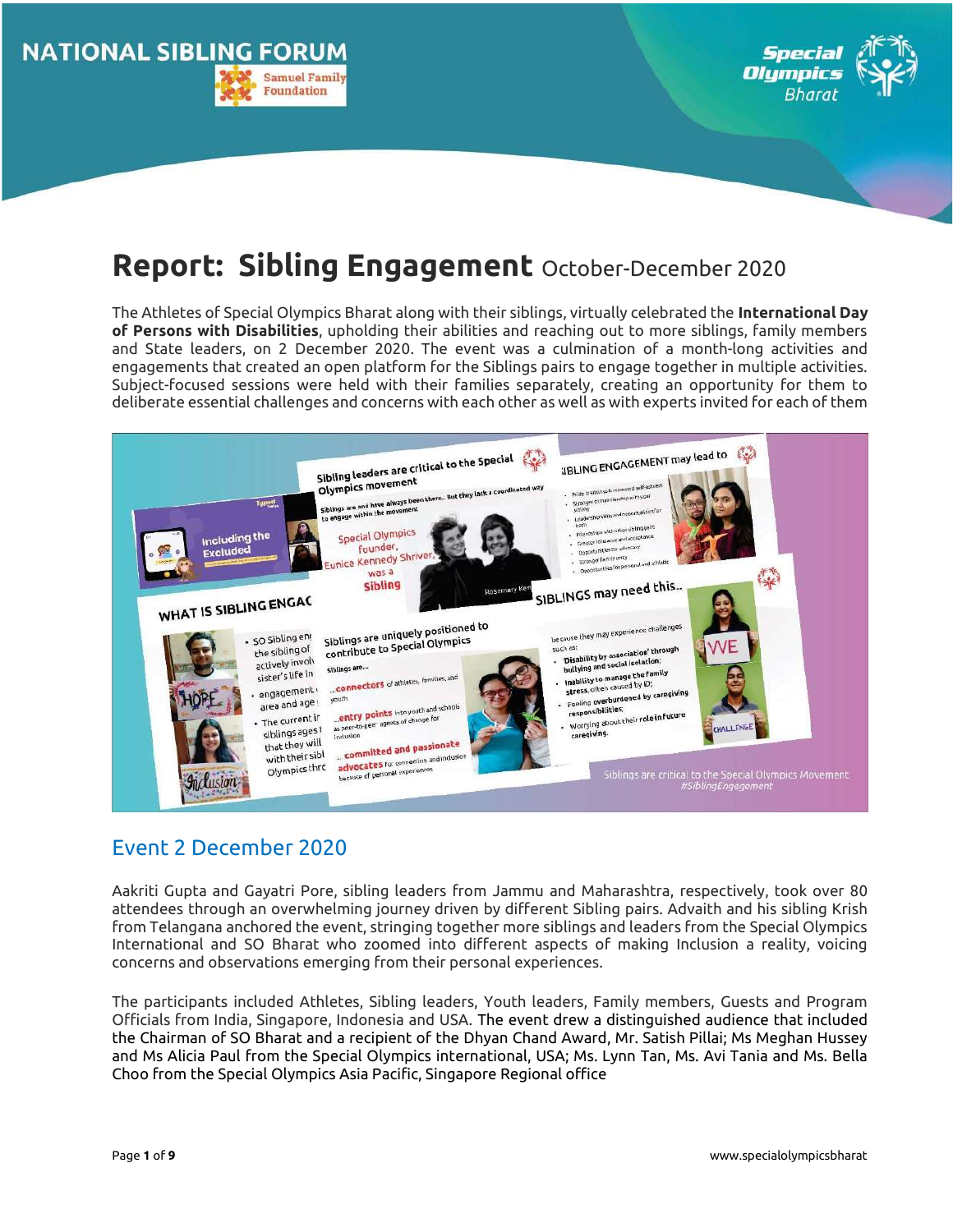![](_page_1_Picture_1.jpeg)

Air Marshal Keelor, Founder & CEO, SO Bharat said - "I am deeply impressed and touched by the determination of the Siblings to engage effectively in the lives of the Athletes, to open the environment of growth and allow them to discover new horizons. It is one of the very prized programs; a fantastic initiative having a high potential. I will hope and pray that we will be able to increase the participation. The Area Directors (State Leaders) have already been told by us and together we will be able to make it a grand program"

The event was anchored and lead by the Sibling Pairs from different States of India. The session rolled out a concise understanding of the Special Olympics Sibling Engagement Program, the need of deliberating and actioning viable housing and financial planning for Persons with Intellectual Disability amongst other highlighted topics. With an objective of creating Climate consciousness amongst the youth, a session was held on the individual responsibility towards it , with Krishna Khullar, a young athlete in the Autism Spectrum talking about how he keeps his environment green. A student team from the NIFT (National Fashion Technology) Mumbai shared an interactive website design, to augment Socio-emotional learning. Aakriti concluded the event with an idea of an Action Plan that would be actioned by 15 pairs in the year 2021

# Agenda

| <b>Session</b>                                         | <b>Speaker</b>                                 |
|--------------------------------------------------------|------------------------------------------------|
| Welcome everyone 'Building Back Better'                | KA Advaith & Krishna(Emcee)- Sibling Pair from |
|                                                        | Telangana                                      |
| <b>About Sibling Engagement</b>                        | Gayatri + Sanjana Pore(Sibling Pair from       |
|                                                        | Mumbai)   Jessica & Shivam Verma (Sibling Pair |
|                                                        | from Delhi)                                    |
| Announcement of Shrey Kadian's nomination to           | Shrey Kadian+ Simran Sahni (Unified Pair)      |
| the Special Olympics Global Athlete Leadership         |                                                |
| Council                                                |                                                |
| <b>Climate discussion (takeaway from UNICEF event)</b> | Aakriti Gupta(Sibling leader from Jammu) +     |
|                                                        | Krishna & Vaibhav Khullar (Sibling Pair from   |
|                                                        | Delhi)                                         |
| <b>Housing and Finance for PWID</b>                    | Dr Amitav Mishra, General Secretary, SO Bharat |
| <b>Introduction to Typed Tales- Innovative Website</b> | Saloni Mhapsekar & Kritika Sharma              |
| <b>Action Planning</b>                                 | Aakriti Gupta                                  |

![](_page_1_Picture_6.jpeg)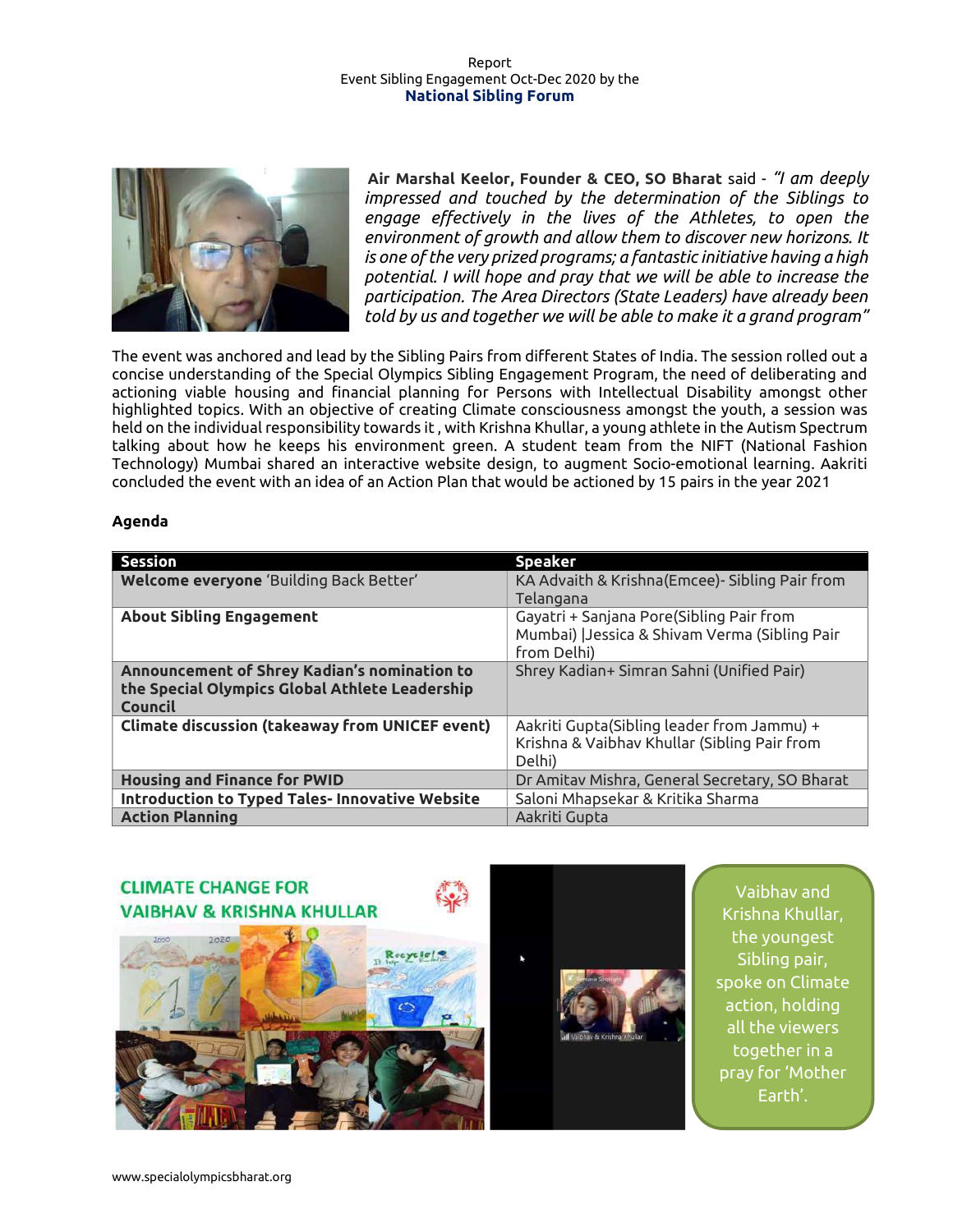#### Some Projected Activities of Sibling Forum:

- 1. To create awareness on parents about possible ways of planning life long social security and care for their wards having intellectual disability;
- 2. To promote cooperative movements among parents and care takers to n Me ensuring life long socia their wards having inte k you Dr. Mishra for

your knowledge with<br>e fortunate to have

![](_page_2_Picture_5.jpeg)

Dr Amitav Mishra, General Secretary, SO Bharat addressed 'Housing & Financial Planning' for Persons with Intellectual Disabilities, an area that needs more attention for a quality impact

Saloni and Kritika , spoke about the 'Project Typed Tales' leading a team of students from the NIFT (National Institute of Fashion Technology) Mumbai in designing it

![](_page_2_Picture_9.jpeg)

# **Including the Excluded**

DESIGNING INCLUSIVE LEARNING TOOL FOR CHILDREN WITH DISABILITIES

![](_page_2_Picture_11.jpeg)

![](_page_2_Picture_12.jpeg)

 "As a Sibling growing up Special Olympics was extremely important in my journey, in understanding and accepting my family. Special Olympics is a place where I can connect with other siblings and spend quality time with my family. I can also invite other friends of mine to cheer us on or to volunteer anyhow" - Ms Meghan Hussey Sr. Manager, Global Development and Government Relations, Global Youth and Education Programming, SOI

# A Special Announcement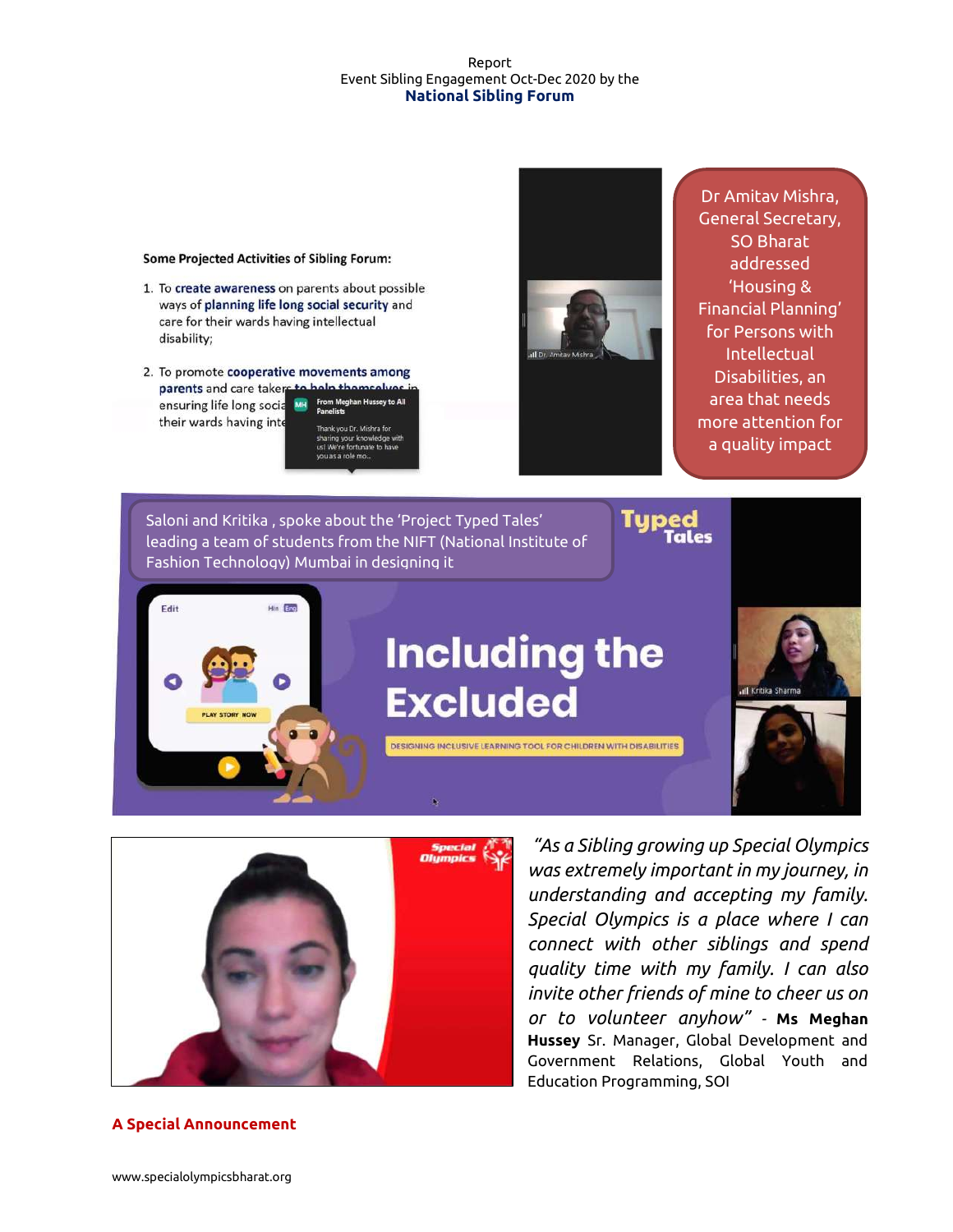Simran Sahni struck a highpoint in the event that honoured the International Day of Disability 2020, with the theme 'Build Back Better' as she announced a role of monumental importance, assumed by Shrey Kadian, Chairperson of the National Athlete Input Council & Member of the Regional Athlete Input Council

# Shrey Kadian has been nominated to represent the Asia -Pacific Region in the Special Olympics Global Athlete Leadership Council.

It is for the first time that an Athlete from SO Bharat has received the honour. The GALC has seven members representing all the seven Special Olympics regions. Shrey will be serving a term of three years in this role, where he would be expected to represent the ideas of the region, plan opportunities that create a platform for training & empowering more Athletes and continue to model Unified Leadership

![](_page_3_Picture_4.jpeg)

We were treated like a 'virus' It was as though my son would infect the rest of my family. We were asked to sit away from others in parties, because they feared that my son would spoil other children. But I had faith and a power within myself to support my son. I am proud to see him lead today. Children like him make us, parents, Special - Shalini Kadian, Shrey Kadian's Mother

![](_page_3_Picture_6.jpeg)

# About the Special Olympics Sibling Engagement

Inspired by Eunice Kennedy Shriver, the founder of the Special Olympics movement and a sibling herself, Special Olympics has identified the power of siblings as agents of change for inclusion. Siblings of Special Olympics athletes are invited to do more than cheer on the sidelines: they have the opportunity to get in the game as leaders of the Unified Generation both on and off the playing field through Unified Sports and advocacy work. Through a partnership of the Samuel Family Foundation, Special Olympics is able to proactively reach out to siblings by developing resources, holding workshops, and supporting sibling projects to make their schools and communities more inclusive.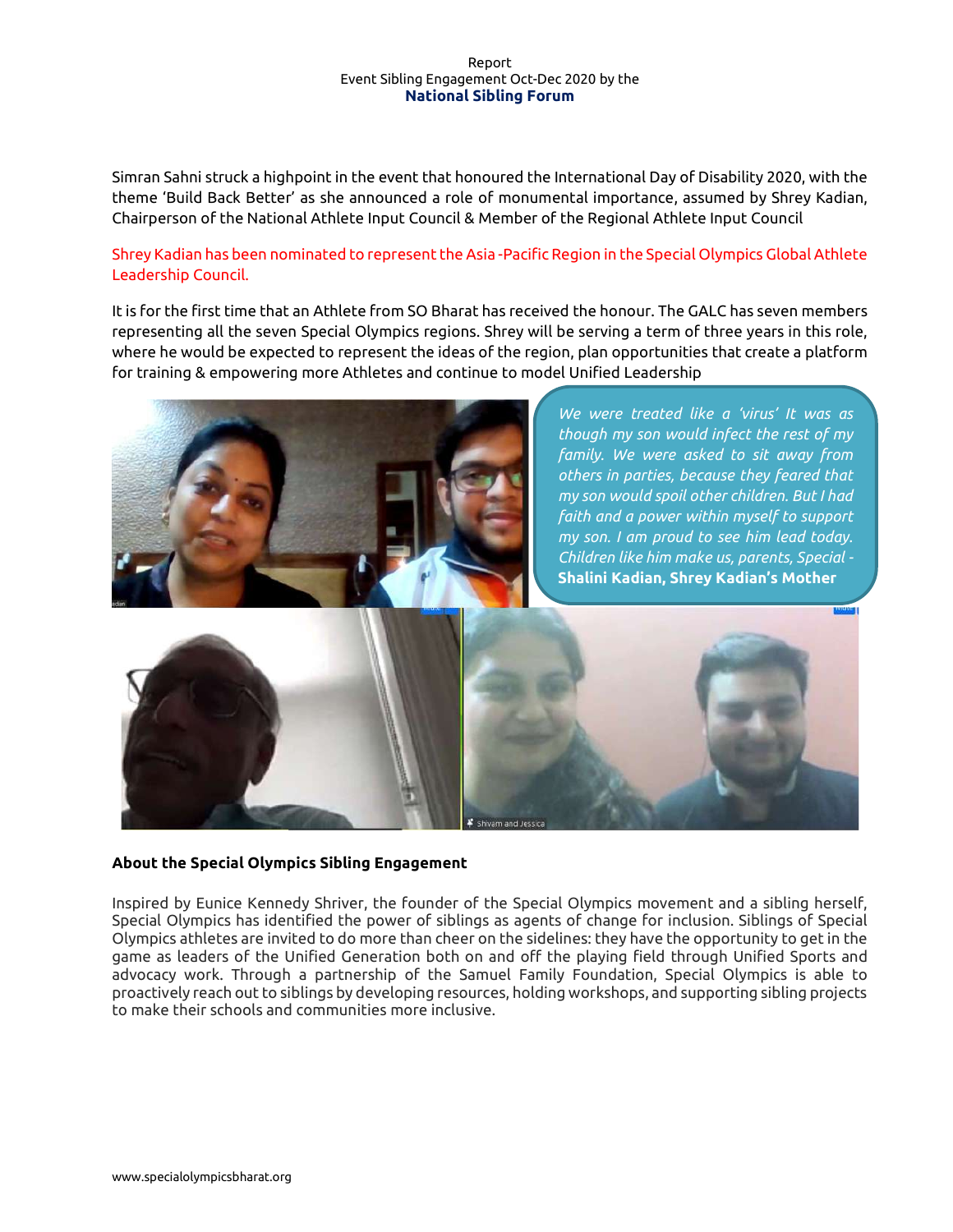# Message from Ms Meghan Hussey:

I wanted to say thank you again for inviting me to be a part of the SO Bharat National Sibling Forum today and congratulations on the wonderful event. I was thrilled to see such a large and impressive group of sibling, youth, athlete, and Program leaders coming together around such important topics. It was truly inspiring to see how much sibling engagement has grown in SO Bharat. What you have done to activate siblings as Unified Leaders in the movement is definitely an example for us to learn from. I am sad that I had to leave before the event ended, but it was absolutely the best way to have started my day.

| Date                    | Session                                                                                                               | Conducted by                                                             |
|-------------------------|-----------------------------------------------------------------------------------------------------------------------|--------------------------------------------------------------------------|
| 1/11/2020               | Number Games<br>Orientation of SO/Sibling Forum/Quiz                                                                  | Shruti, Rishabh,<br>Rithik                                               |
| 7/11/2020               | Emotional Wellness, Mental Health<br>and Parenting                                                                    | Chitra Shah, Are Director SO Bharat<br>Puducherry                        |
| 8/11/2020               | Creative Activity/ Lamp Diya Making<br>for Diwali<br>Safe & Pollution free Diwali                                     | Anjali Saini<br><b>KA Advaith</b>                                        |
| 21/11/2020              | Eye Care - Keeping them beautiful<br>and fit despite expanded screen hours                                            | Prof Monika Choudhary, Clinical<br>Director Opening Eyes, SO Bharat      |
| 22/11/2020              | Thanksgiving - Saraswathi Vandana<br>Yoga Session<br>Live fitness daily regime of 20mins<br>based on the Fit5 program | Sanjana & Gayatri Pore<br>Sahil Singh<br>Mr Aryan Talwar, Natraj Studios |
| 23, 24 & 25 Nov<br>2020 | Orientation Session for State Area<br><b>Directors</b>                                                                | Aakriti   Gayatri                                                        |
| 28/11/2020              | Relationships & Sexual Health                                                                                         | Dr Mousumi Bhaumik, Teacher trainer<br>Ph.D (Spl.Edn), MSc. (Psychology) |
| 29/11/202               | 30 seconds Elevator Speech<br>(Interaction)<br>Social Communication for Siblings                                      | Alankar, Aakriti,<br>Parul Gupta from Eye to I<br>Communication          |

# Month of November 2020

To navigate her project through the lockdown Aakriti Gupta, a recipient of the Sibling Innovation Grant re designed her Innovation Grant-fueled project to form a National Sibling Forum. While she identified 5 pairs of Siblings in June 2020 to begin with, multiple activities started to expand Sibling involvement. However, the current grant gave a spurt to the activities, bringing on board more sibling pairs from all over India, who continued to meet frequently. The frequent sessions witnessed an emerging bond of familiarity and friendships and also a sensitization amongst the larger group of Youth leaders

While the Unified activities were planned for Sundays, Saturdays brough the parents together connecting them with Experts in specific areas of their concern. As these sessions rolled out, instances of associated bullying and isolation, the pressing challenge of breaking mind-sets even today, urgency of financial planning and housing, development of contemporary and interactive platforms to spread awareness and address challenges faced by families of PWID- constitute areas that have come under focus in the past month. A forum of bonding and comfort is what the National Sibling Forum is developing as. As the Sibling pairs are coming together, other family members and Youth are joining, with everyone shedding their inhibitions to speak aloud and deliberate.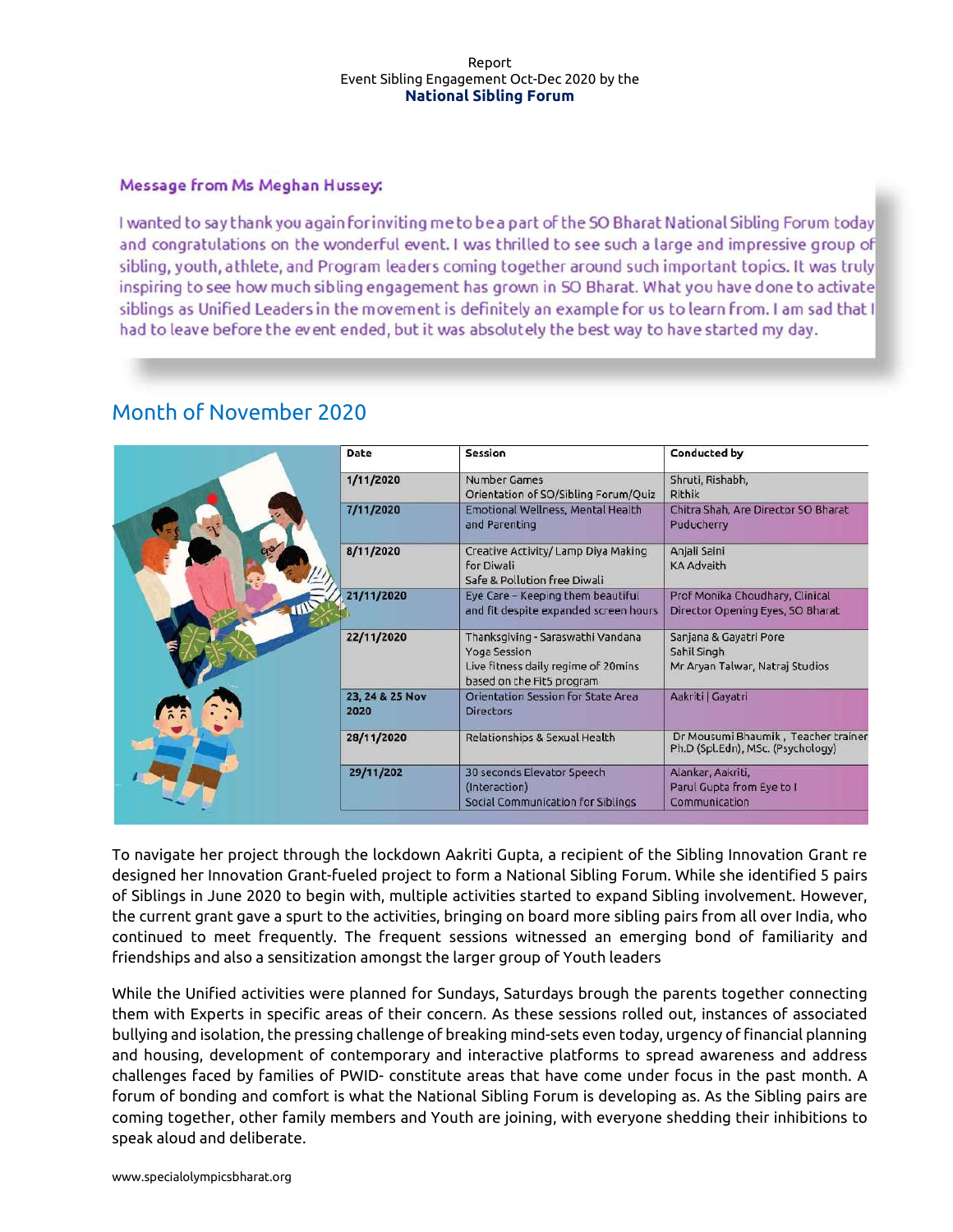![](_page_5_Picture_1.jpeg)

"In celebration of Thanksgiving in a way, We had a Saraswati Vandana Dance by led by Me, Gayatri and my sister Sanjana, who is an Athlete from SO Bharat Maharashtra. It was a culmination of praying to Devi Saraswati, Devi Laksmi and Lord Vishnu to always keep their blessings on us. Sanjana very proactively showed everyone all the steps and what kind of Mudras are supposed to be used. Sanjana has become aware, little more disciplined and has become responsive and responsible as well"- Gayatri Pore, Sibling of Sanjana, Athlete from SO Bharat Maharashtra

![](_page_5_Picture_3.jpeg)

www.specialolympicsbharat.org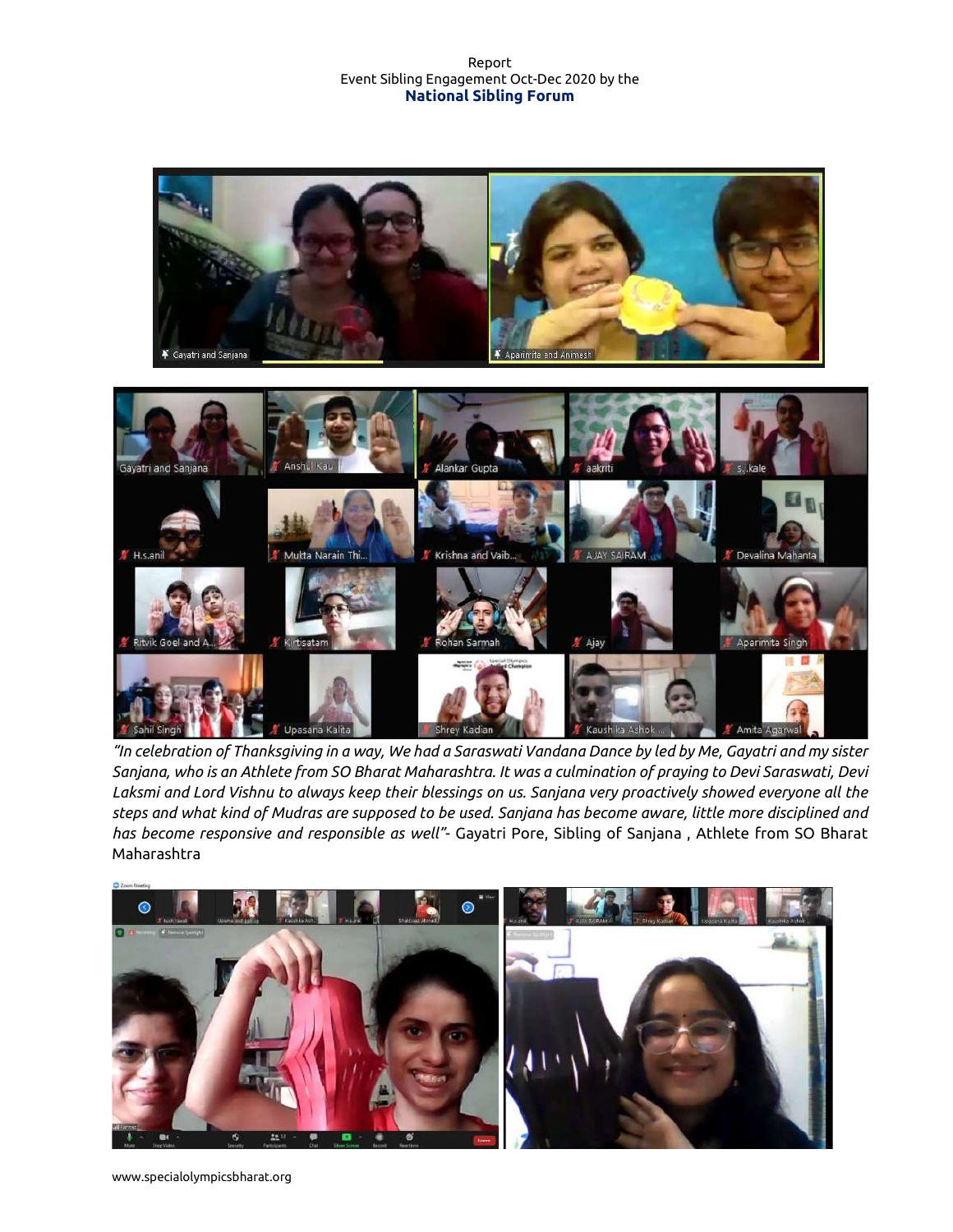![](_page_6_Picture_1.jpeg)

![](_page_6_Figure_2.jpeg)

Following the Session with Prof Monica Chaudhry, Clinical Director, Opening Eyes , SO Bharat, she has offered to extend consultation on eye care to the Athletes and their families during fixed hours on week days

![](_page_6_Picture_4.jpeg)

Vaibhav and Krishna are two siblings 9 and 6 yrs of age. They stay in Delhi and regularly attended the sessions throughout. While Krishna is slow in his comprehension and takes time to focus. Although he speaks fearlessly. Vaibhav was diagnosed with Autism. With frequent activities of multiple types, they have helped each other, spent time meaningfully with each other and as a result have started to bond better. Covid 19 lockdown has helped them spend more time with each other. After the session on fitness, they continued to do a routine together, under the constant supervision of their mother

In the words of Ms Neeti Khullar : he lockdown

has impacted her children positively. It has given them so much time to engage with each other. They have started to bond so well. "Everyday I see new hope. There is a different aura about the house. My kids are loving it. They exercise together, they enjoy together. The non-academic virtual activities have sharpened the communication skills of Krishna and given him a chance to hand-hold Vaibhav. They both like art and craft. With the other Sibling leaders like Aakriti and Gayatri, I feel safe. I know my sons have someone to reach out to, other than us, who would understand them as well"

# Feedback

16 Athletes, 6 Sibling leaders, 8 Family Members (not Sibling) and 1 person who is neither family nor Athlete, from 10 States submitted their feedback basis the workshops held across October, November and the event held on 2 December 2020. The age of the respondents is between 6 and 55yrs. Time given for submitting the responses was 3 days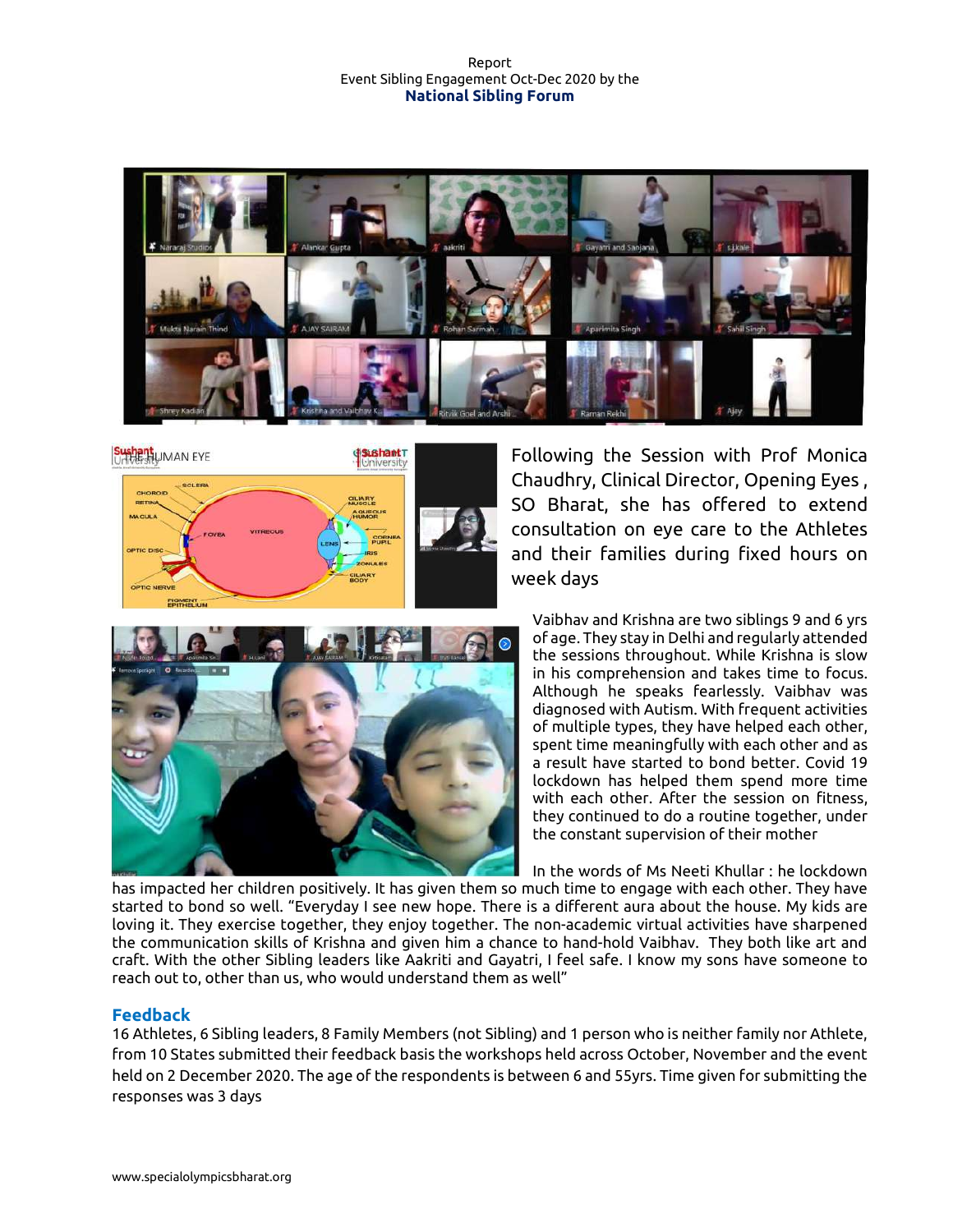![](_page_7_Figure_1.jpeg)

![](_page_7_Figure_2.jpeg)

![](_page_7_Figure_3.jpeg)